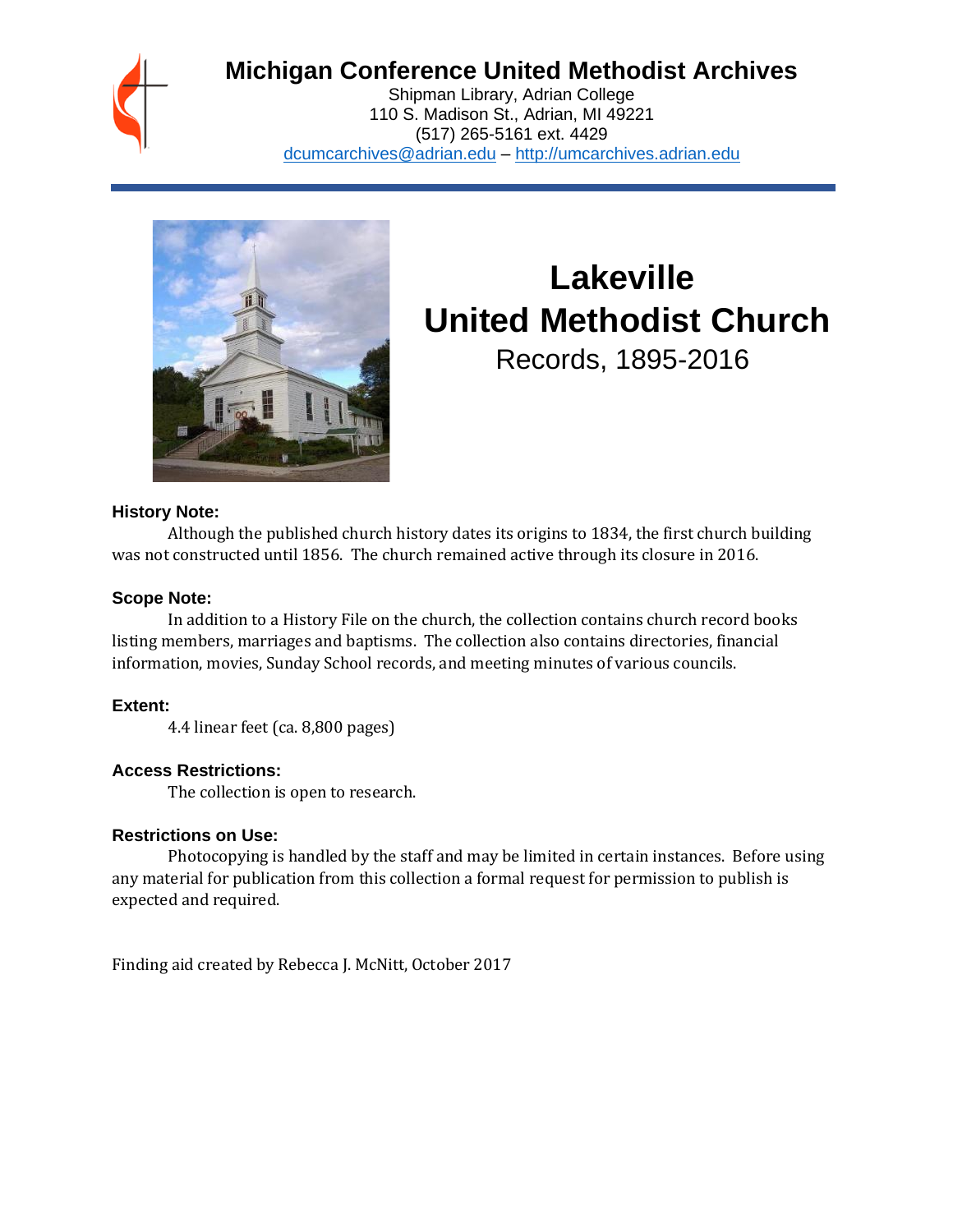#### **Appointments List**

Known appointments from the first two decades of the church's existence are scattered.

- 1841-1842: Peter Marksman
- 1842-1843: Josiah Brakeman
- 1842-1845[: Daniel C. Jacokes](http://umcarchives.adrian.edu/clergy/jacokesdc.php)
- 1843-1844: Joseph Bushay
- 1844-1845: John Kahbage
- 1849-1850: Henry N. Brown
- 1850-1851: Erasmus D. Young
- 1856-1857: John Gray
- 1857-1859: John G. Whitcomb
- 1859-1861: James R. Noble
- 1861-1862: Adam Minnis
- $\bullet$  1862-1863: Theron C. Higgins
- 1863-1864: Samuel Bessey
- 1864-1867: Samuel Bird
- 1867-1870: Benjamin H. Hedger
- 1870-1871: Rodney Gage
- 1871-1872: Aaron R. Laing & Nelson G. Lyons
- 1872-1874: James R. Cordon
- 1874-1876: William Tuttle
- 1876-1877: James R. Noble
- 1877-1878: Edwin Craven
- 1878-1881: Charles M. Anderson
- 1881-1882: James A. Dunlap
- 1882-1884: James H. Curnalia
- 1884-1886: Thomas Nichols
- 1886-1889: William J. Bailey
- 1889-1892: George Nixon
- 1892-1894: Benjamin F. Moore
- 1894-May 1895: S. Thurston
- 1895-1897: Julian S. West
- 1897-1899: Thomas Durr
- 1899-1902: William B. Weaver
- 1902-1904: Frank A. Blake
- 1904-December 1904: Robert A. Emerick
- January 1905-September 1905: J.F. Thompson
- 1905-1907: W.S. Walker
- 1907-1908: Carl O. Biggar
- 1908-1911: Benjamin Porter
- 1911-1914: Royce C. Millard
- 1914-1915: Andrew M. Taylor
- 1915-1916: Julian S. West
- 1916-1919: Carlos L. Adams
- 1920-1921: Royal E. Mitchell
- 1921-1923: Harry E. Smith
- 1923-1928: Joseph B. Wallace
- 1928-1930: Fred Matthews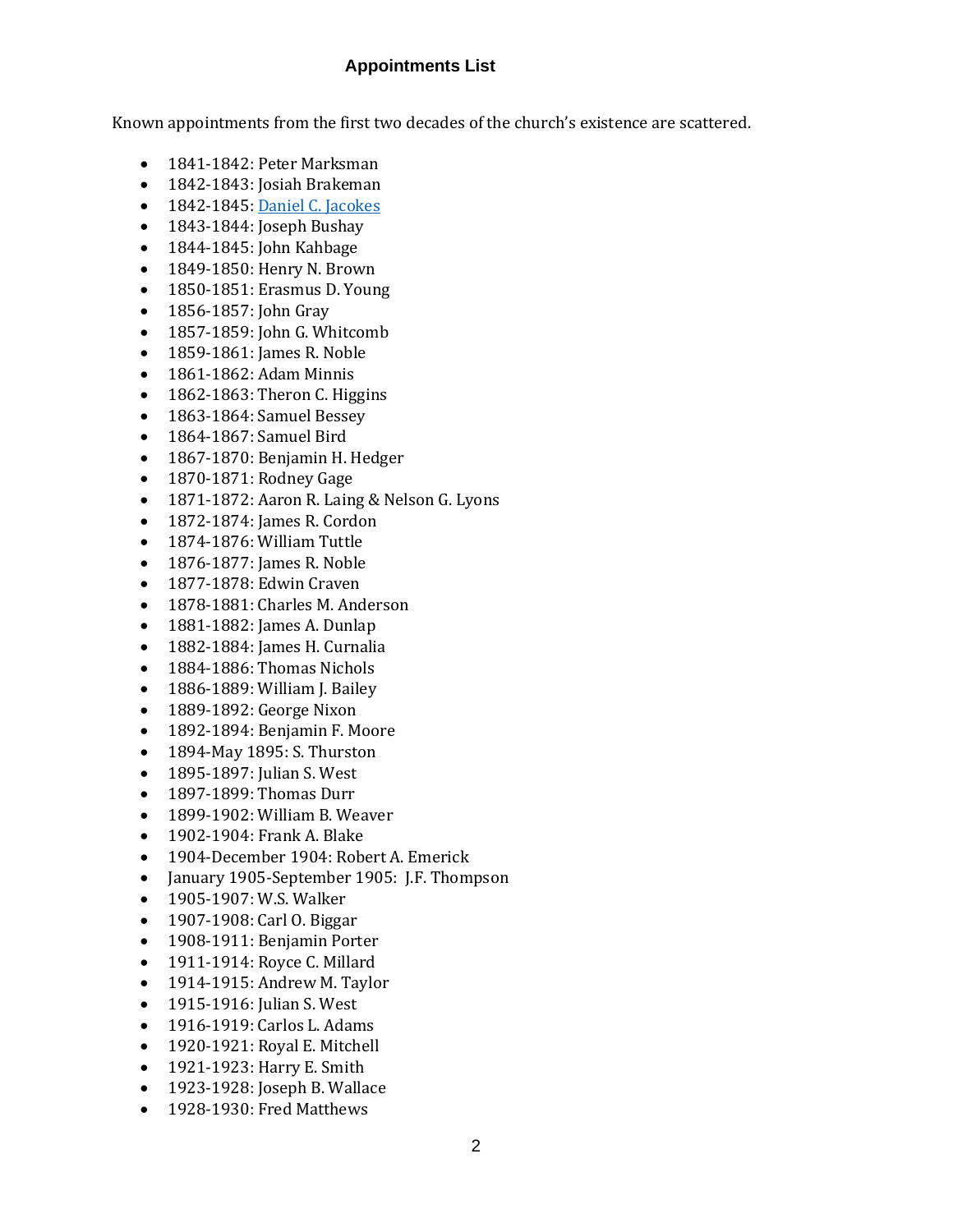#### **Appointments List**

- 1930-1932: Joseph Chapman
- 1932-1935: Hedley Bennett
- 1935-1940: Robert J. Chase
- 1940-1946: George Q. Woomer
- 1946-1947: Karl M. Patow
- 1947-1951: Ellis A. Hart
- 1951-1958: Alfred E. Eddy
- 1958-1959: Frederick E.J. Clark
- 1959-1960: Ralph Thomas Barteld & Marion A. Pohly
- 1960-1963: Marion A. Pohly
- 1963-1964: Nelson Kushman
- 1964-1974: Charles F. Robbins
- 1974-1976: Elmer J. Snyder
- 1976-1979: Jeffery D. Regan
- 1979-1980: James W. Burgess
- 1980-1985: Dana R. Strall
- 1985-1987: Sylvia A. Bouvier
- 1987-1992: Emerson W. Arntz
- 1992-2002: Mary Margaret Eckhardt
- 2002-2005: Gloria Haynes
- 2005-December 2006: Thomas K. Spencer
- December 2006-December 2006: Donald H. Francis (interim)
- January 2007-April 2011: Mark J. Garavaglia
- 2011-2014: William C. Schumann
- 2014-2016: Jacque Hodges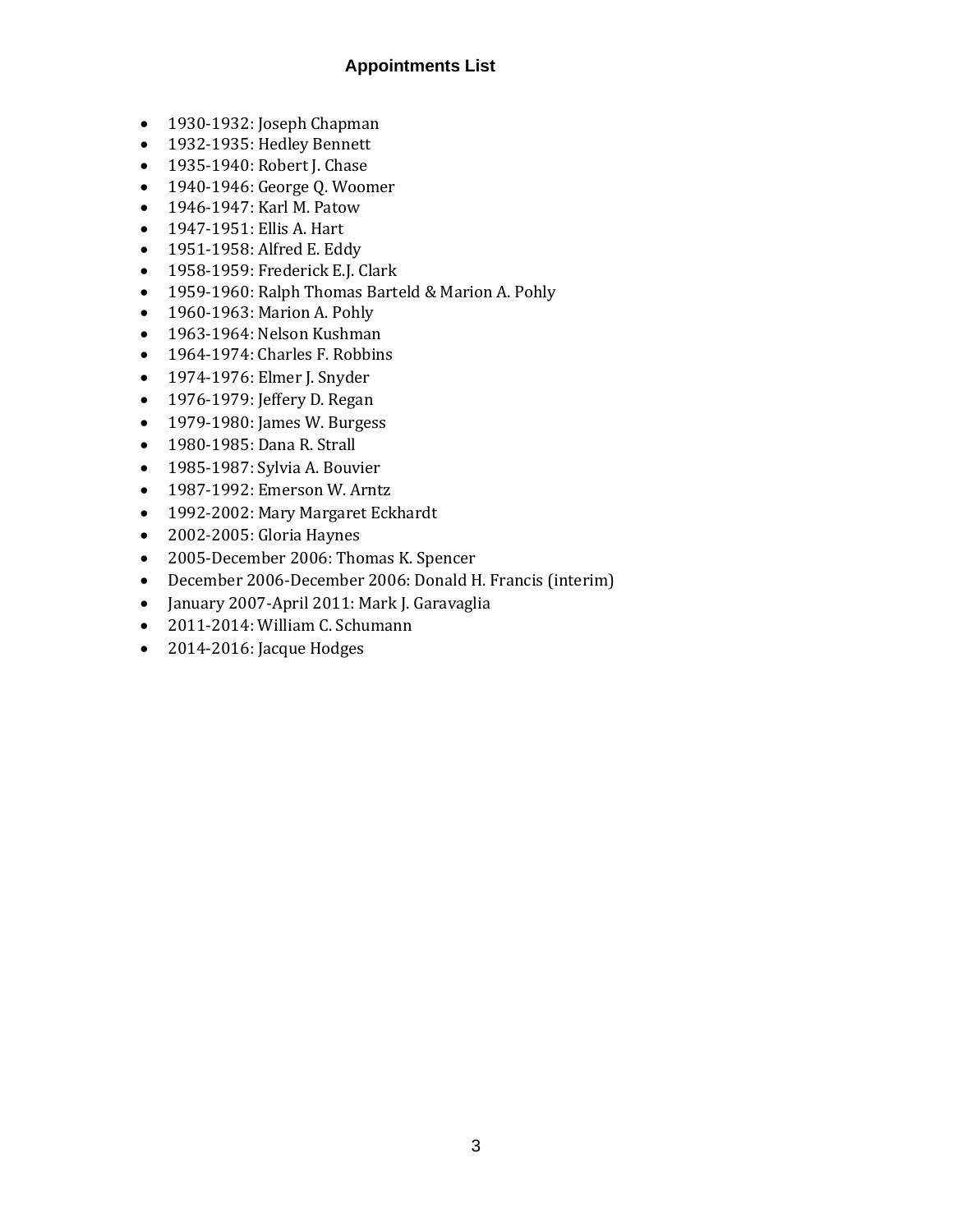#### **Container Contents**

#### **Box 1 Lakeville**

- Administrative Board Secretary's Report, 1972-1976
- Administrative Council, 1986-1997
- Anniversary  $(155<sup>th</sup>)$ , 1989
- Annual Reports, 1978
- Audiotapes
	- o Bertha Davis talking to Sunday School about old Lakeville, 1978
	- o Memorial Fellowship Hall Dedication, 1989
	- o Woman's Society of World Service, 1955-1957
- Bequests, 1975-1976
- Building Committee, 1967-1968
- Bulletins
- Calendars, 1979-1980
- Centennial Materials, 1956
- Centennial Script, 1956
- Certificates

### **Box 2 Lakeville**

- Church Addition, 1988
- Church Conferences
	- o 1974-1978
	- o 1979-1980
	- o 1981-1983
	- o 1984-1985
	- o 1986-1987
	- o 1988-1989
	- o 1990-1991
	- o 1992-1993

### **Box 3 Lakeville**

- Church Conferences
	- o 2011-2013
	- $o$  2015-2016
- Church Records
	- o Baptisms, Marriages, and Memberships, 1895-1933
	- o Baptisms and Marriages, 1941-1980
	- o Baptisms and Memberships, 1953-1964
	- o Baptisms
		- 1966-1973
		- 1968-1986
	- o Baptisms, Marriages, and Memberships, 1985-2010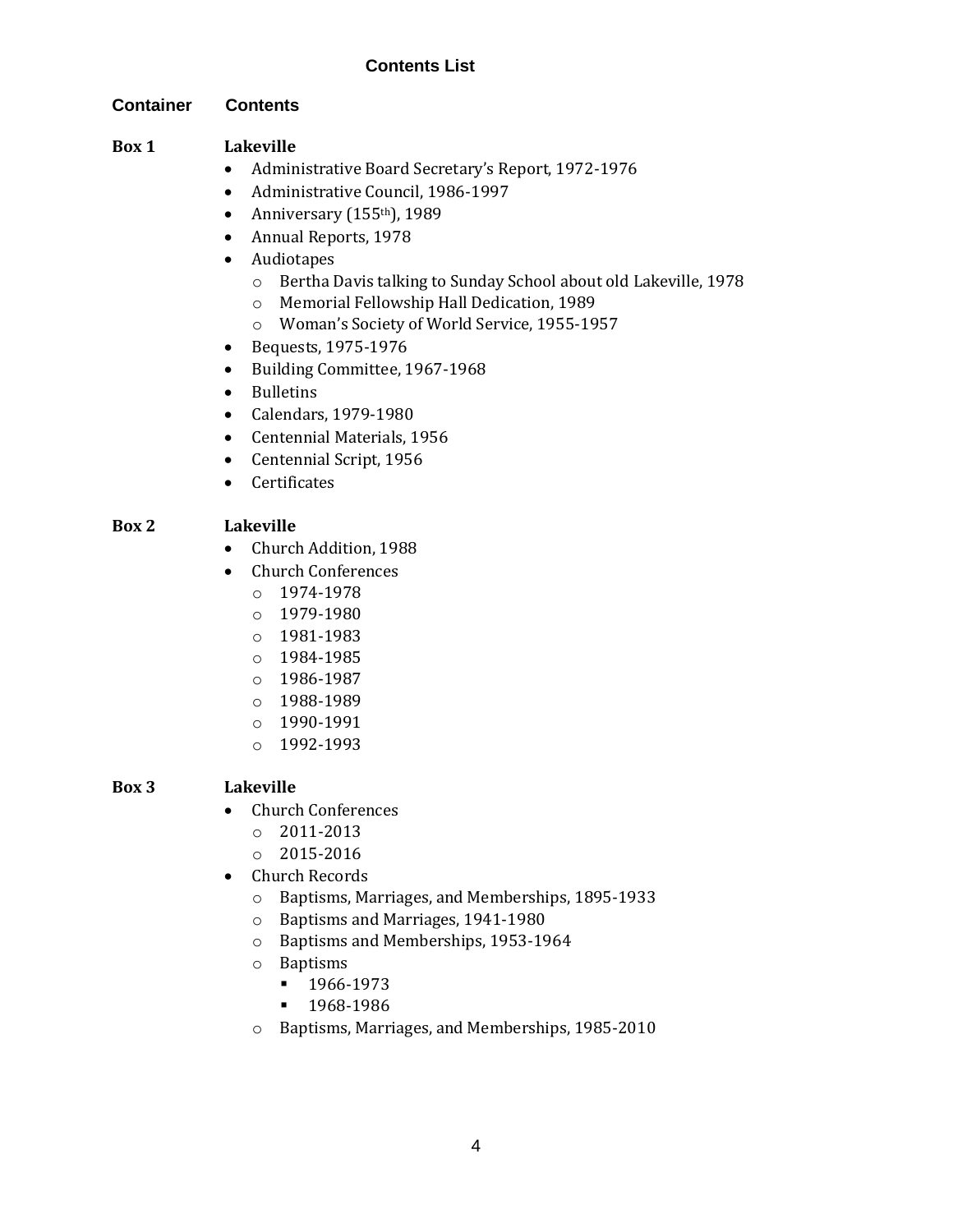#### **Container Contents**

#### **Box 4 Lakeville**

- Church Records
	- o Membership Transfers, 2014
- Constituency Lists, 1966-1973
- Cradle Roll, 1957-1964
- Directories
- End of Year Reports
	- $0.1960 1962$
	- o 1977-1978
- Financial Reports
	- o 1964-1977
	- o 1987-1988
	- o 1989-1990
- Guest Book (Dedication of the Memorial Fellowship Hall), 23 April 1989
- History File (2 folders)

#### **Box 5 Lakeville**

- History File (2 folders)
- History File News clippings
- Membership List
- Membership Roll, 1964-1974 (includes Baptisms, Marriages, and Deaths)
- Memorial Fellowship Hall Building Project, 1988-1989
- Memorials Book
- Miscellaneous
- Mother-Daughter Banquets, 1955-1957
- Movies
	- o Centennial, 1956 (1)

#### **Box 6 Lakeville**

- Movies
	- o Centennial, 1956 (2)
	- o Woman's Society of Christian Service, 1956-1957
- New Pastor's Resource Book, 1992
- Newsletters, 1972-1991
- Non-Profit Corporation Reports
- Officers Lists
- Official Board
	- o 1950
	- o 1972-1974
	- o 1975-1983

#### **Box 7 Lakeville**

- Parsonage
- Pastor-Parish Relations Committee Correspondence and Surveys, 1973-1974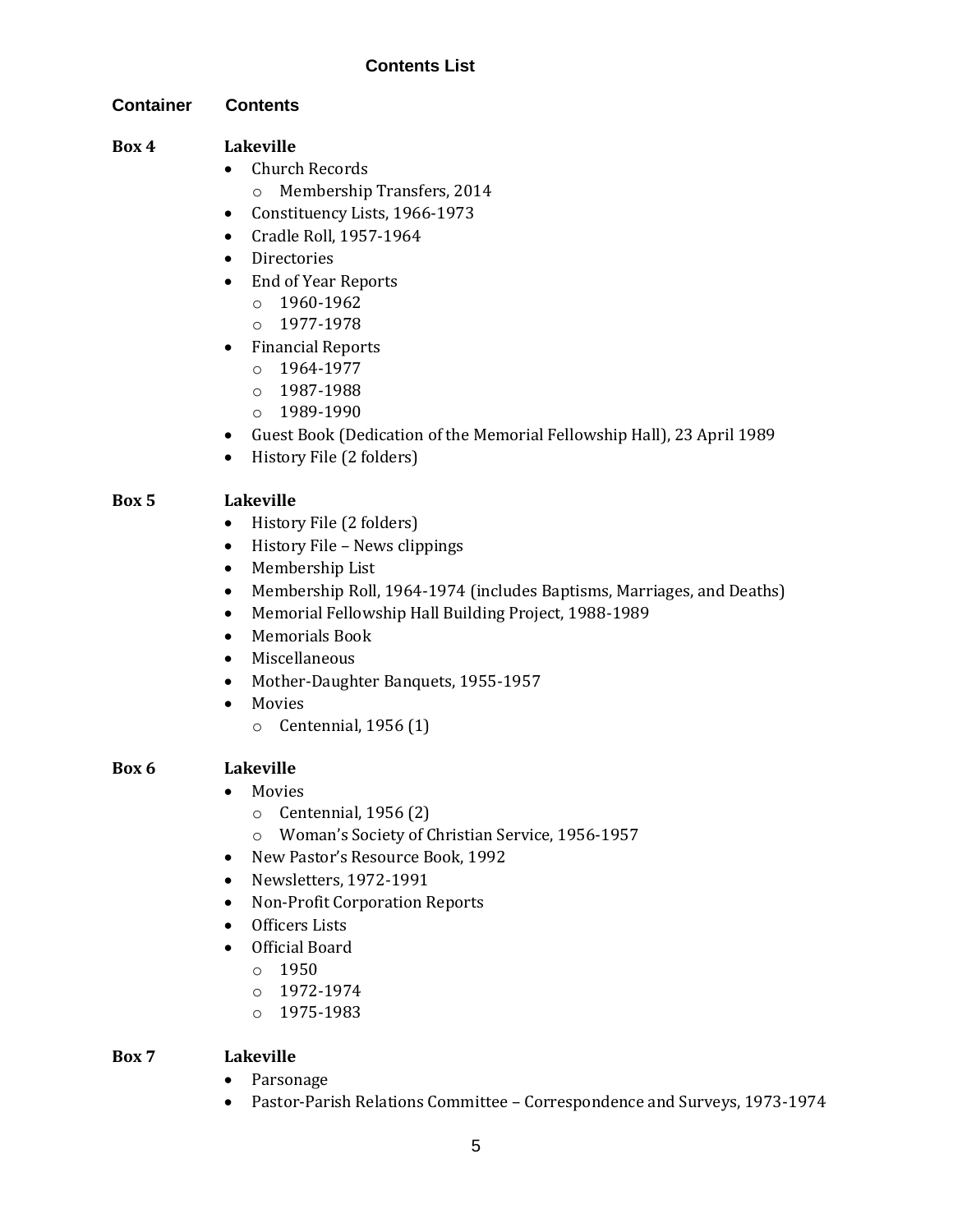#### **Container Contents**

- Pastor's Reports to Annual Conference, 1963-1973
- Photographs
	- o Dated
	- o Undated
- Policies for Use of the Building
- Position Description, 1986
- Programs, 1971
- Simpson Park Camp
- Steeple Donations and Dedications, 2000-2001
- Sunday School Records
	- o 1918-1922
	- o 1923-1933
	- o 1935-1936

#### **Box 8 Lakeville**

- Sunday School Records
	- o 1939-1941
	- o 1942-1948
	- o 1949-1952
	- o 1967
	- o 1971-1974
- Treasurer's Reports, 1961-1963
- United Methodist Women Meeting Minutes
	- o 1974-1976
	- o 1979-1992
- United Methodist Youth Fellowship
- Videotapes
	- o Addition Dedication, 1989

#### **Box 9 Lakeville**

- Videotapes
	- o Baptism of James Elsarelli, 1990
	- o Bible School, 1992
	- o Heritage Celebration Service, 1989
	- o Heritage Day, 1992

#### **Box 10 Lakeville**

- Videotapes
	- o Mortgage Burning Ceremony, 1991
	- o Program, 1989
	- o United Methodist Women Meetings
	- o Woman's Society of Christian Service